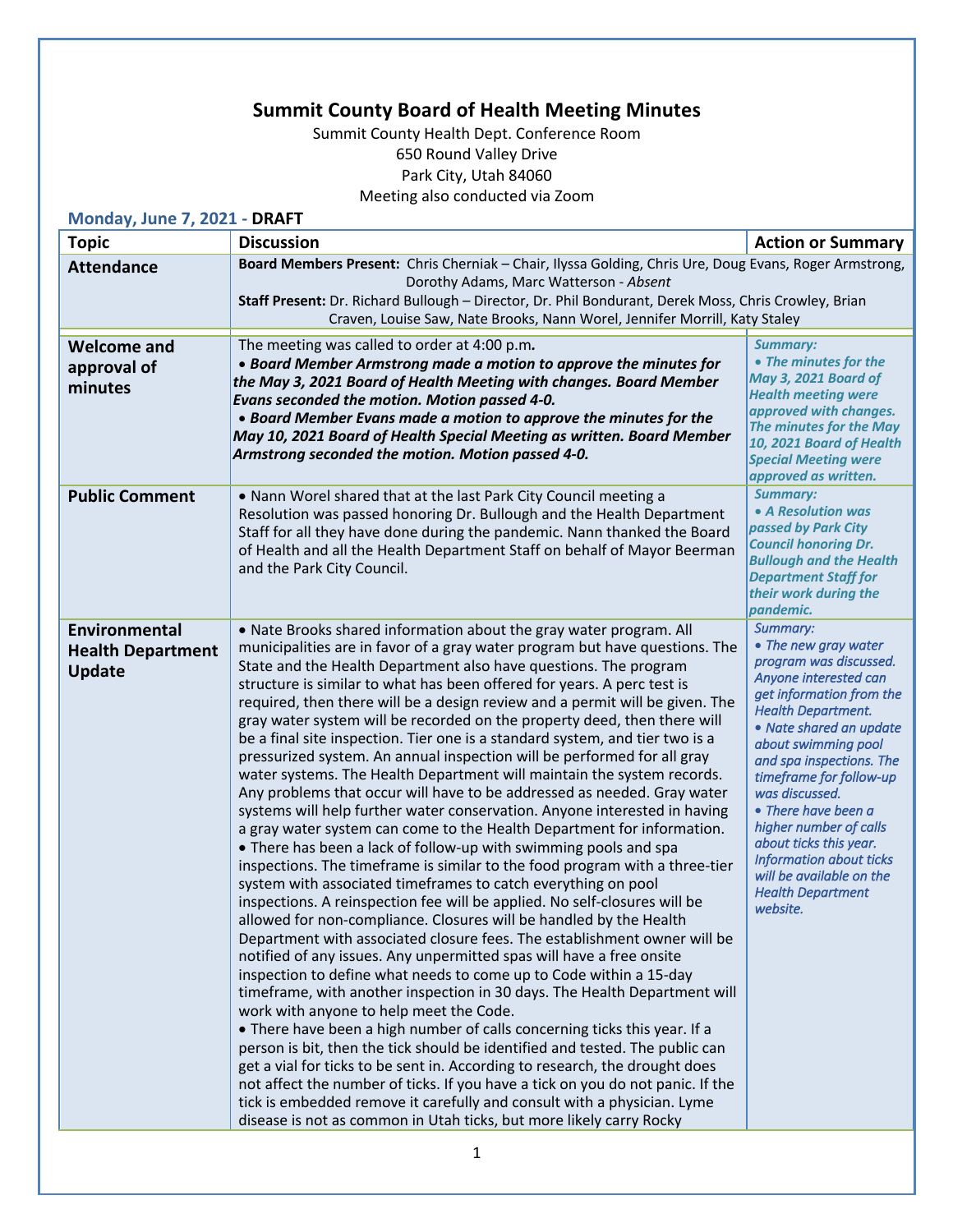| <b>Topic</b>                                    | <b>Discussion</b>                                                                                                                                                                                                                                                                                                                                                                                                                                                                                                                                                                                                                                                                                                                                                                                                                                                                                                                                                                                                                                                                                                                                                                                                                                                                                                                                                                                                                                                                                                                                                           | <b>Action or Summary</b>                                                                                                                                                                                                                                                            |
|-------------------------------------------------|-----------------------------------------------------------------------------------------------------------------------------------------------------------------------------------------------------------------------------------------------------------------------------------------------------------------------------------------------------------------------------------------------------------------------------------------------------------------------------------------------------------------------------------------------------------------------------------------------------------------------------------------------------------------------------------------------------------------------------------------------------------------------------------------------------------------------------------------------------------------------------------------------------------------------------------------------------------------------------------------------------------------------------------------------------------------------------------------------------------------------------------------------------------------------------------------------------------------------------------------------------------------------------------------------------------------------------------------------------------------------------------------------------------------------------------------------------------------------------------------------------------------------------------------------------------------------------|-------------------------------------------------------------------------------------------------------------------------------------------------------------------------------------------------------------------------------------------------------------------------------------|
|                                                 | Mountain spotted fever and Colorado tick fever. Pets can provide a host<br>for ticks to come into homes. Do thorough checks, wear long-sleeve shirts<br>and long pants, and use bug spray with 30 to 40 percent Deet. Links with<br>information about ticks will be sent to the Board of Health and the<br>information will be posted on the Health Department website. There will<br>be an update next month.                                                                                                                                                                                                                                                                                                                                                                                                                                                                                                                                                                                                                                                                                                                                                                                                                                                                                                                                                                                                                                                                                                                                                              |                                                                                                                                                                                                                                                                                     |
| COVID Update -<br><b>Cases and Trends</b>       | • Dr. Bullough shared that Summit County is no longer in the mass<br>vaccination output phase and has remarkably low COVID rates. The three-<br>day average case rate per 100,000 hit 0.00 today. The seven-day positivity<br>rate is at 0.7 percent. There have not been any new hospitalizations in<br>weeks. The thirteenth death due to COVID has been reported. There is still<br>COVID in the community, so everyone needs to still be smart and get<br>vaccinated. Summit County has been reclassified and moved into the low<br>transmission category. There has been an increase in breakthrough cases<br>with the majority being those who had the Johnson & Johnson vaccine.<br>The breakthrough cases are not being hospitalized. The vaccines are<br>working. Breakthrough numbers are low with most being asymptomatic.<br>Deaths and hospitalizations are few but will still be a part of our lives.<br>Being in the low transmission index is not a license to be foolish or<br>dangerous.                                                                                                                                                                                                                                                                                                                                                                                                                                                                                                                                                                  | Summary:<br>· Dr. Bullough shared a<br><b>COVID update. Numbers</b><br>are low. There have been<br>some breakthrough<br>cases, but most are<br>asymptomatic.<br>• COVID will remain part<br>of our lives.                                                                           |
| COVID Update -<br><b>Vaccination</b><br>Program | • Derek Moss shared that Moderna is still the primary vaccine being used<br>in Summit County. There is a small amount of Johnson & Johnson<br>available, and it is anticipated that Pfizer will be in-house in Summit<br>County soon. People are still coming in to get their first dose of vaccine. It<br>is reasonable to expect younger people (under 12) will be able to get the<br>vaccine in the fall. The fall may also be the time when boosters will start to<br>be given. There needs to be a solid plan in place if those two timelines<br>intersect. Vaccination numbers are lower on the East side of the County,<br>but there is an effort to reach out to the East side population. The lower<br>vaccination rate on the East side is specific to the COVID vaccine. Derek<br>and his team are working to make sure the vaccine is available and that<br>there is no disincentive to getting the vaccine.<br>• Chair Cherniak asked about natural immunity. Louise Saw answered that<br>only twelve reinfections (a positive test more than 90 days after the first<br>positive test with symptoms) have been reported in the County. The<br>majority of reinfections have been pretty far out from the first infection<br>• Board Member Golding asked what kind of messaging is being used for<br>those who are unvaccinated. Dr. Bullough answered that some businesses<br>post signs asking people to wear masks if they are not vaccinated. The<br>issue with herd immunity is that the herd is always changing, particularly in<br>a resort community. | Summary:<br>• Derek Moss shared an<br>update about<br>vaccinations.<br>• The younger (under 12)<br>population should be<br>able to get vaccinated in<br>the fall. Boosters will<br>probably also start being<br>given in the fall.<br>• Natural and herd<br>immunity was discussed. |
| Directorship-<br><b>Transition Activity</b>     | • Dr. Bullough shared that Dr. Bondurant is onboard to take over as Health<br>Director and has been attending all Health Officer and State meetings. Dr.<br>Bondurant stated the transition and the timing has been great. It is good to<br>be able to talk about public health beyond COVID. Interviews for the<br>Deputy Health Director will begin Friday. A game plan for moving forward<br>will be crafted over the next month. The transition seems to be going well.<br>. Dr. Bullough stated that Dr. Bondurant and the Staff will work well<br>together. Dr. Bondurant should lead the next meeting.                                                                                                                                                                                                                                                                                                                                                                                                                                                                                                                                                                                                                                                                                                                                                                                                                                                                                                                                                               | Summary:<br>• The Health Director<br>transition is going well.<br>• Interviews for the<br><b>Deputy Health Director</b><br>will begin this Friday.                                                                                                                                  |
| <b>Other Board</b><br><b>Discussion Items</b>   | • Board Member Evans asked about transitioning from Zoom meetings to<br>in-person meetings and expressed that having Zoom available makes it<br>easier for the public to participate in meetings. Chair Cherniak expressed<br>his desire to have Board Members attend in person. Dr. Bondurant shared<br>that Chris Crowley and his team are working to get the downstairs<br>conference room ready for in-person meetings, if needed. Board Member<br>2                                                                                                                                                                                                                                                                                                                                                                                                                                                                                                                                                                                                                                                                                                                                                                                                                                                                                                                                                                                                                                                                                                                    | Summary:<br>• The transition from<br>Zoom to in-person<br>meetings was discussed.<br>Flexibility with both in-<br>person and Zoom is<br>worthwhile.                                                                                                                                 |